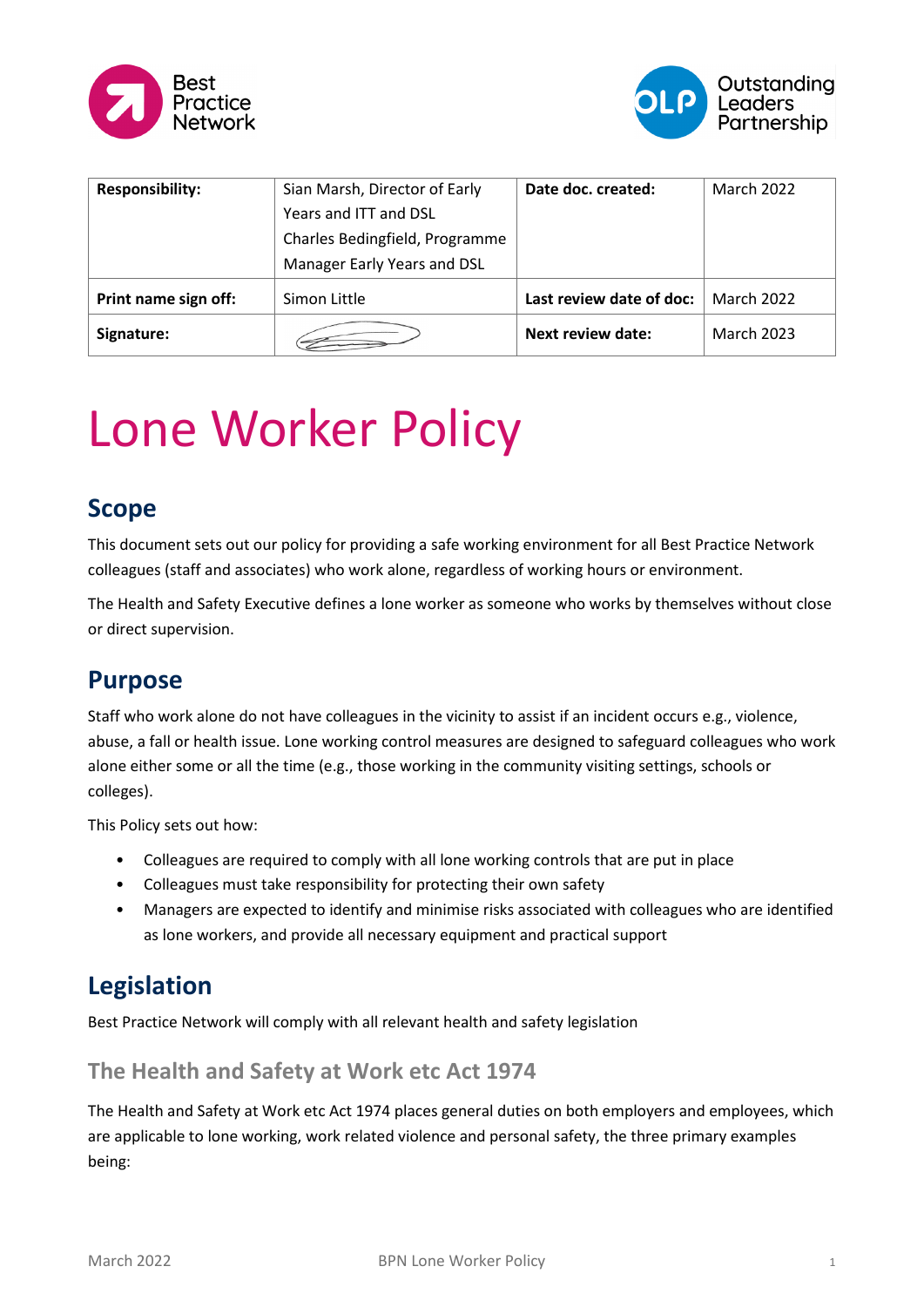- Section 2: It shall be the duty of every employer to ensure, so far as is reasonably practicable, the health, safety and welfare at work of all his employees
- Section 2: Employers must provide adequate information, instruction, training and supervision to ensure, so far as is reasonably practicable, the health, safety and welfare of their employees
- Section 7: Employees must take reasonable care for their own and others safety and must cooperate with employers so far as it is necessary to enable them to meet their own obligations

#### **Management of Health and Safety at Work Regulations 1999**

3.3.1 Regulation 3 of the Management of Health and Safety at Work Regulations 1999 requires risk assessments to be undertaken. Any lone working, violence at work and/or personal safety issues must be taken into consideration when conducting such assessments and, where any significant hazards are identified; specific risk assessments should be initiated.

### **Protecting colleagues**

Best Practice Network believes that the protection of colleagues from violence, accidents, ill health and other risks when working alone is of the utmost importance.

The risks associated with lone working change depending on:

- Location
- The type of work being performed
- The potential for interaction with others

Suitable and sufficient control measures will be made to minimise these risks as far as is reasonably practicable.

Managers are responsible for ensuring that team-specific lone working risk assessments are undertaken, reviewed regularly and kept up to date. This includes colleagues working from home.

Managers are responsible for ensuring the appropriate buddy system is in place where the lone worker is required to 'check in' with their buddy at the end of each visit to a setting/school.

#### **Each employee working alone is responsible for:**

- Their own safety whilst working alone, for making dynamic assessments of risk and reacting accordingly
- Making themselves aware of the operational control measures that have been identified in their team's risk assessment
- Ensuring their outlook calendar is shared with their Line Manager
- Keeping their outlook calendar updated with appointments daily with key information such as name of setting/school and postcode, contact details for the person being visited and a phone number
- Ensuring that their mobile phone is charged, fully working and accessible always
- Reporting any work-related incidents of violence, assault or abuse to their Line Manager immediately
- Checking in with their nominated buddy at the end of each working day (no later than 6pm) where